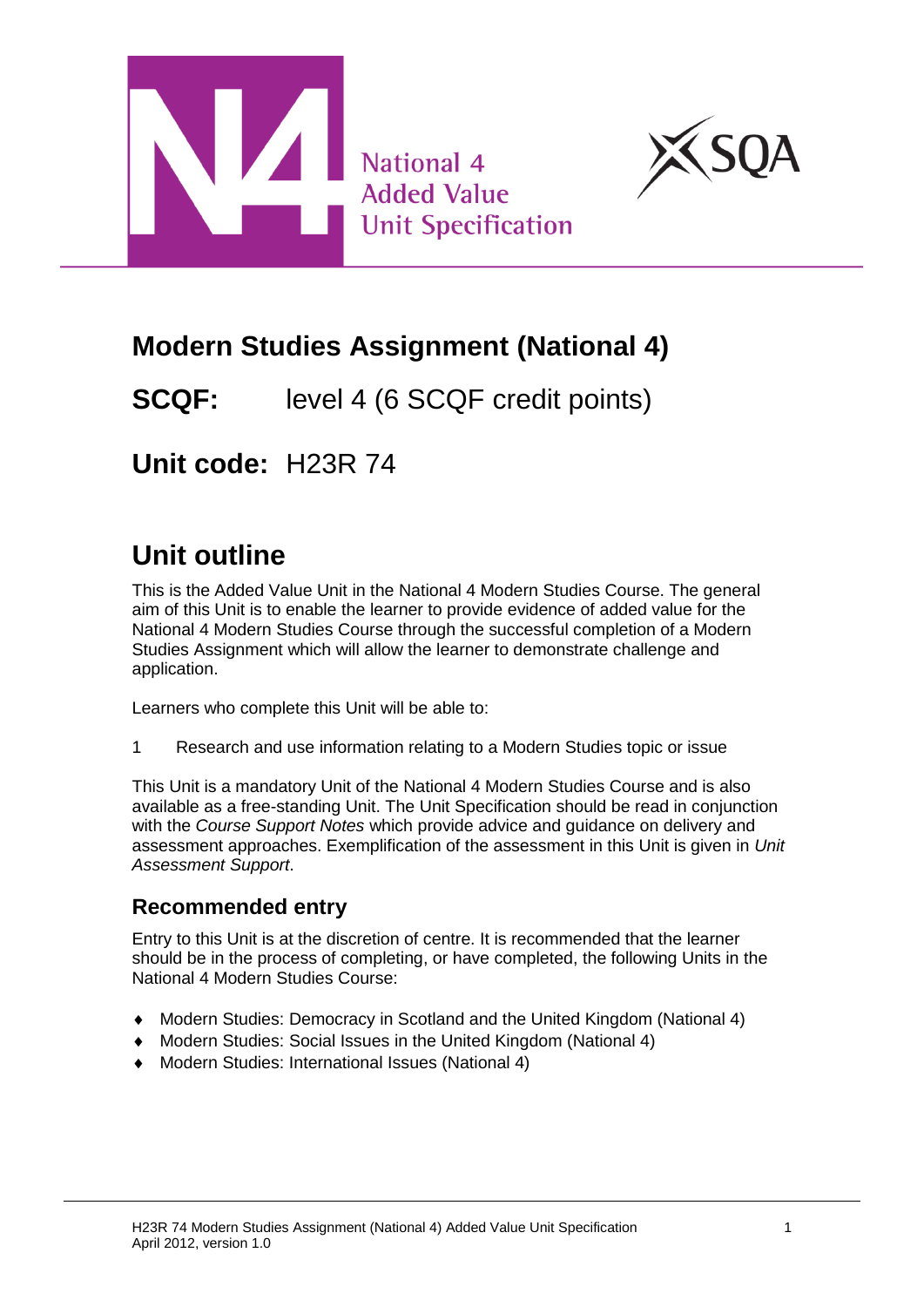### **Equality and inclusion**

This Unit Specification has been designed to ensure that there are no unnecessary barriers to learning or assessment. The individual needs of learners should be taken into account when planning learning experiences, selecting assessment methods or considering alternative evidence. For further information, please refer to the *Course Support Notes.*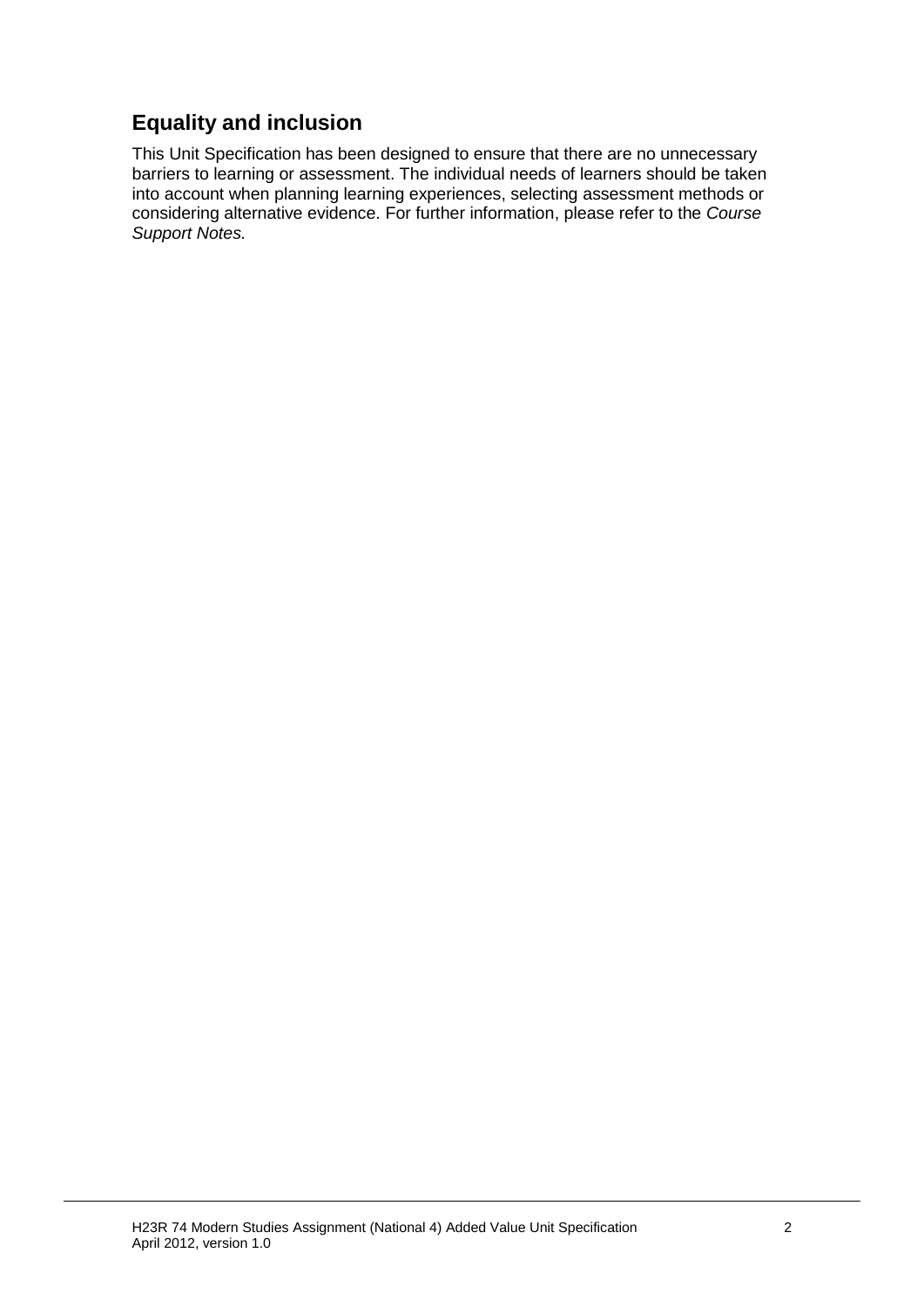# **Standards**

### **Outcomes and Assessment Standards**

### **Outcome 1**

The learner will:

#### **1 Research and use information relating to a Modern Studies topic or issue by:**

- 1.1 Choosing, with support, an appropriate Modern Studies topic or issue for study
- 1.2 Collecting relevant evidence from at least two sources of different types
- 1.3 Organising and using the information collected to address the topic or issue
- 1.4 Drawing on a factual knowledge and understanding to describe and briefly explain some key features of the topic or issue
- 1.5 Apply the skills of either detecting bias and exaggeration or making decisions or drawing conclusions
- 1.6 Presenting their findings about the topic or issue

## **Evidence Requirements for the Unit**

This Unit will be assessed through controlled assessment which meets the Evidence Requirements below.

The assessment method for this Unit will be an assignment in which the learner will extend and apply the skills, knowledge and understanding they have acquired during the Course. Learners will research and present findings on a modern studies topic or issue. The assignment will be sufficiently open and flexible to allow for personalisation and choice.

The Modern Studies assignment is:

- set by centres within the SQA guidelines described below
- conducted under some supervision and control

Evidence will be internally marked by centre staff in line with SQA guidelines.

All assessment is subject to quality assurance by SQA.

#### **Setting the assessment**

The Modern Studies assignment will be set by centres.

All learners should be provided with a clear outline of the Outcome and Assessment Standards, including when and how they will be assessed.

Learners have flexibility in the form/method of presentation of assessment evidence.

#### **Conducting the assessment**

The Modern Studies assignment will be conducted under some supervision and control. While most work will be undertaken under supervision, opportunities may also be provided for learners to undertake independent learning.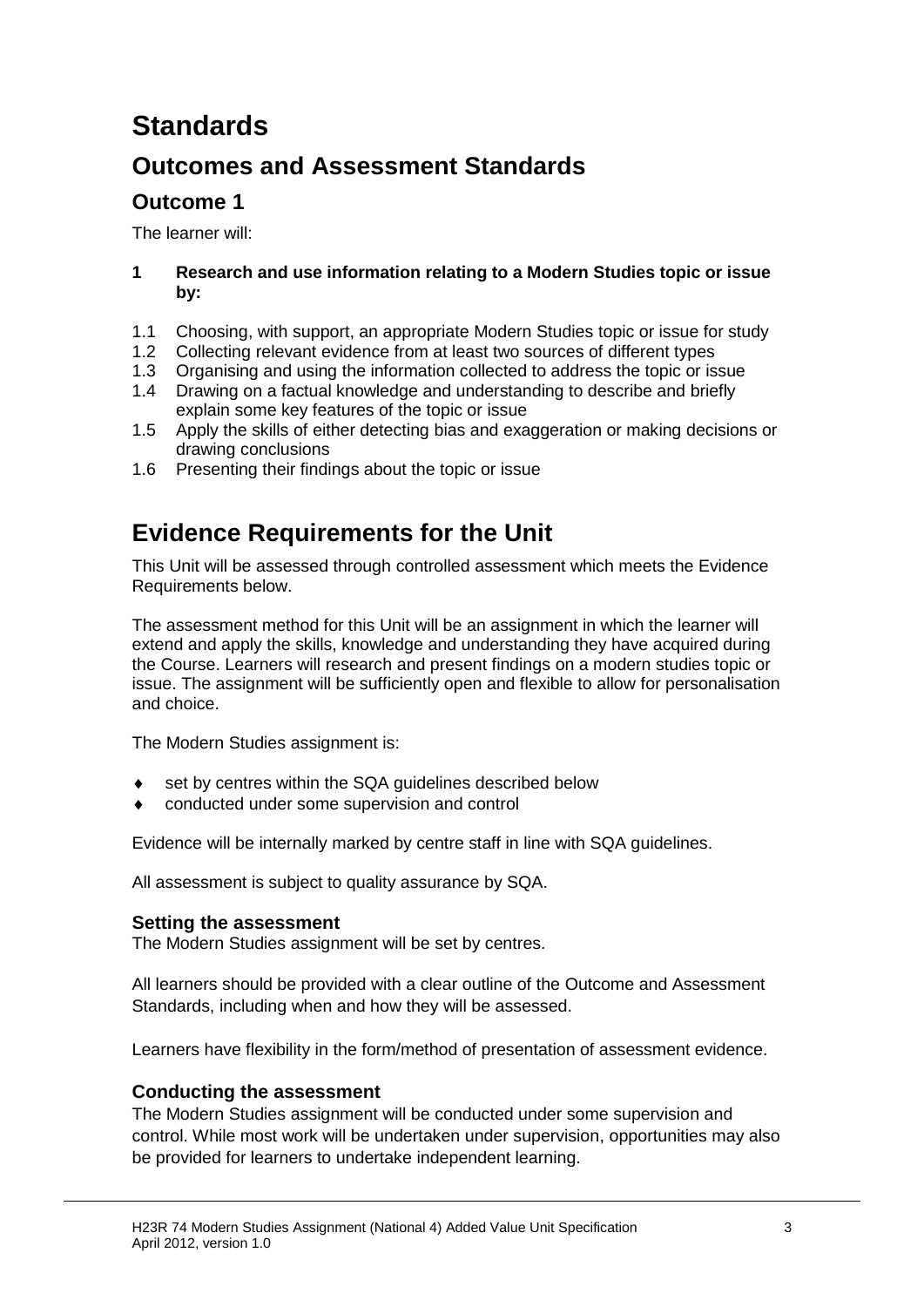The teacher/lecturer should support the learner by offering advice on an appropriate topic or issue. The learner will contribute to this by offering some ideas and/or suggestions. It would be reasonable for the topic or issue to be one where the teacher/lecturer has some expertise and has resources available to enable the learner to successfully meet the Assessment Standards. Teachers/lecturers can continue to offer advice and support to learners as they undertake the assignment. This may include providing questions/tasks/prompts which lead learners through the assignment in clear stages.

The assignment need not be seen as an end-of-Course activity. It can be prepared for, carried out and assessed at any point within the National 4 Modern Studies Course. The Modern Studies assignment is intended to provide challenge and opportunities to apply skills, knowledge and understanding. It also provides opportunities to generate the evidence required to meet the Assessment Standards. Centres have flexibility in how they use this time to best meet the needs of their learners. This time can also be used for activities which will enrich the learner's experience, consolidate learning, allow achievement beyond the minimum requirements, and plan for next steps.

Teacher/lecturer guidance will be required to direct candidates to appropriate source materials. These can be primary and/or secondary. At least two different sources of information must be used. A list of possible types of sources of information can be found in the *Course Support Notes*. Learners can have access to all appropriate resources while undertaking the assignment.

Centres must ensure that appropriate measures are in place to authenticate learners' evidence.

#### **Judging the evidence**

Evidence will be internally marked and verified by centre staff in line with SQA guidelines.

All assessment is subject to quality assurance by SQA.

Learners can present their findings in a variety of ways, eg a talk followed by questions, using digital media, a learning log or journal, a poster or a piece of writing.

However findings are presented, teachers/lecturers should ensure credit is given only to the skills, knowledge and understanding required within the Assessment Standards rather than other factors such as IT or communication skills.

Assessment evidence can be gathered in a holistic manner.

Evidence must be retained by centres for verification purposes.

#### **Re-assessment**

In relation to Unit assessment, SQA's guidance on re-assessment for Units applies.

Further information is provided in the exemplification of assessment in *Unit Assessment Support*. Advice and guidance on possible approaches to assessment is provided in the *Course Support Notes.*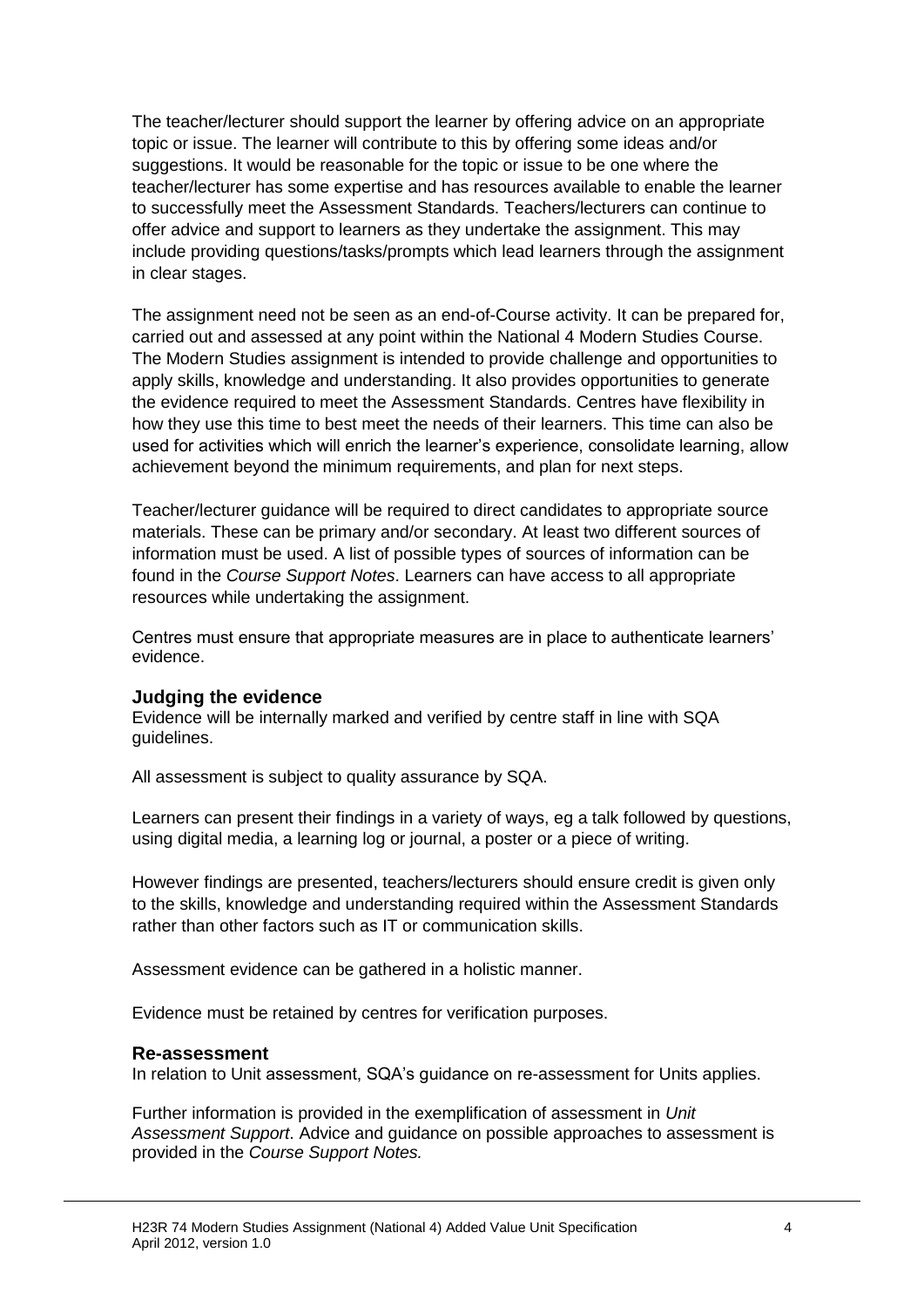# **Development of skills for learning, skills for life and skills for work**

Please refer to the *Course Specification* for information about skills for learning, skills for life and skills for work.

H23R 74 Modern Studies Assignment (National 4) Added Value Unit Specification 5 April 2012, version 1.0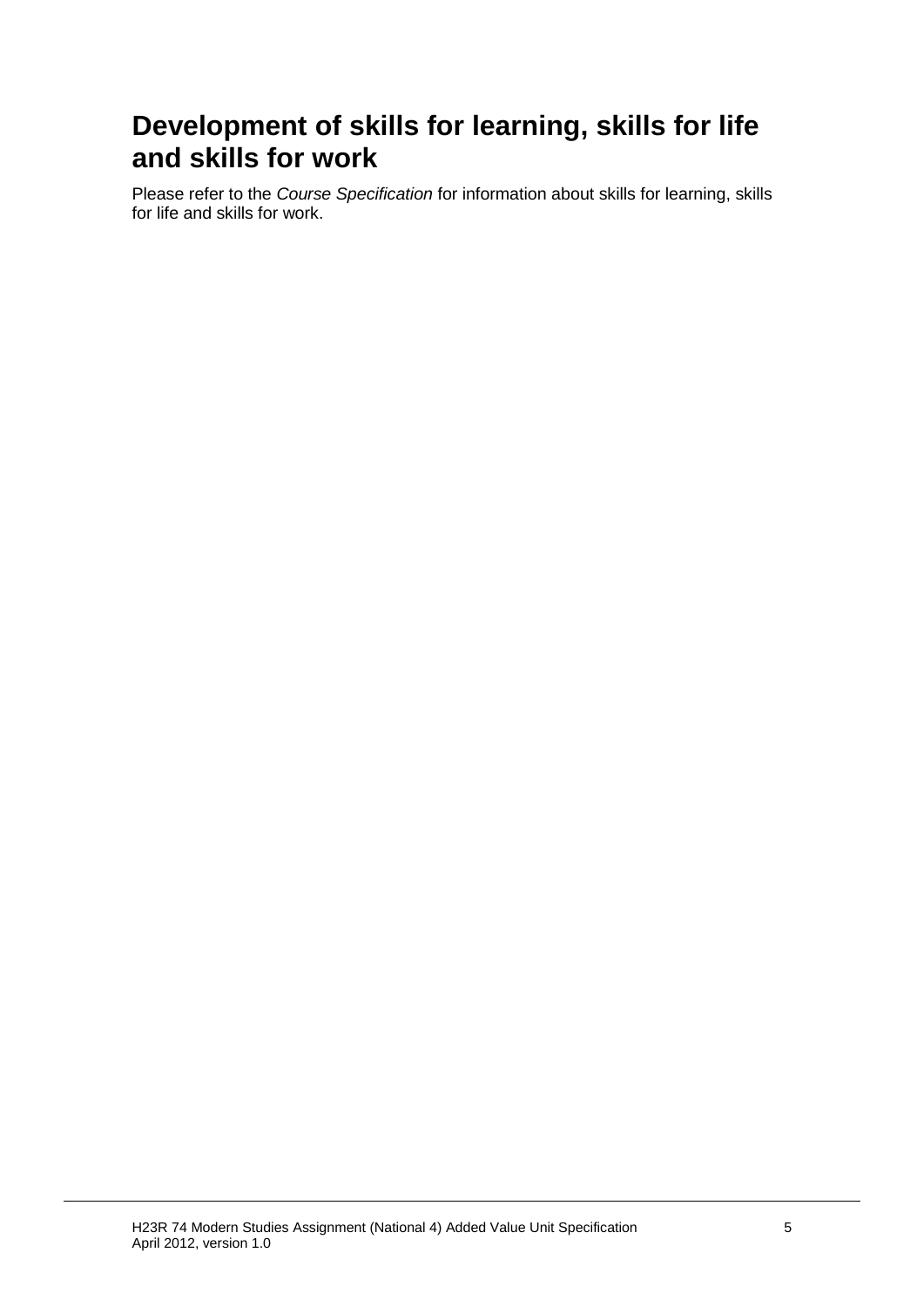## **Further mandatory information on Course coverage for the National 4 Modern Studies Course**

The following gives details of mandatory skills, knowledge and understanding for the National 4 Modern Studies Course. Assessment of this Added Value Unit will involve selecting appropriate skills, knowledge and understanding from those listed below, in line with the Evidence Requirements above. This list of skills, knowledge and understanding also provides the basis for the assessment of all the Units in the Course:

- developing and applying straightforward skills, knowledge and understanding in political, social or international contexts
- with support, researching and using information collected from a limited range of sources about contemporary issues which are familiar
- using a limited range of sources of information to detect and explain bias and exaggeration in familiar political contexts
- $\bullet$  giving straightforward justifications for decisions made in familiar social contexts using a limited range of sources of information
- giving straightforward support for valid conclusions drawn from a limited range of sources of information about familiar international issues
- demonstrating knowledge and understanding of the main democratic processes, institutions and organisations which make up political life in Scotland and/or the UK by giving factual descriptions and straightforward explanations
- demonstrating knowledge and understanding of a major social issue in Scotland and the UK focusing on either social inequality or crime and the law by giving factual descriptions and straightforward explanations
- $\bullet$  demonstrating knowledge and understanding of an international issue relating to a either a significant world power or contemporary world issue by giving factual descriptions and straightforward explanations